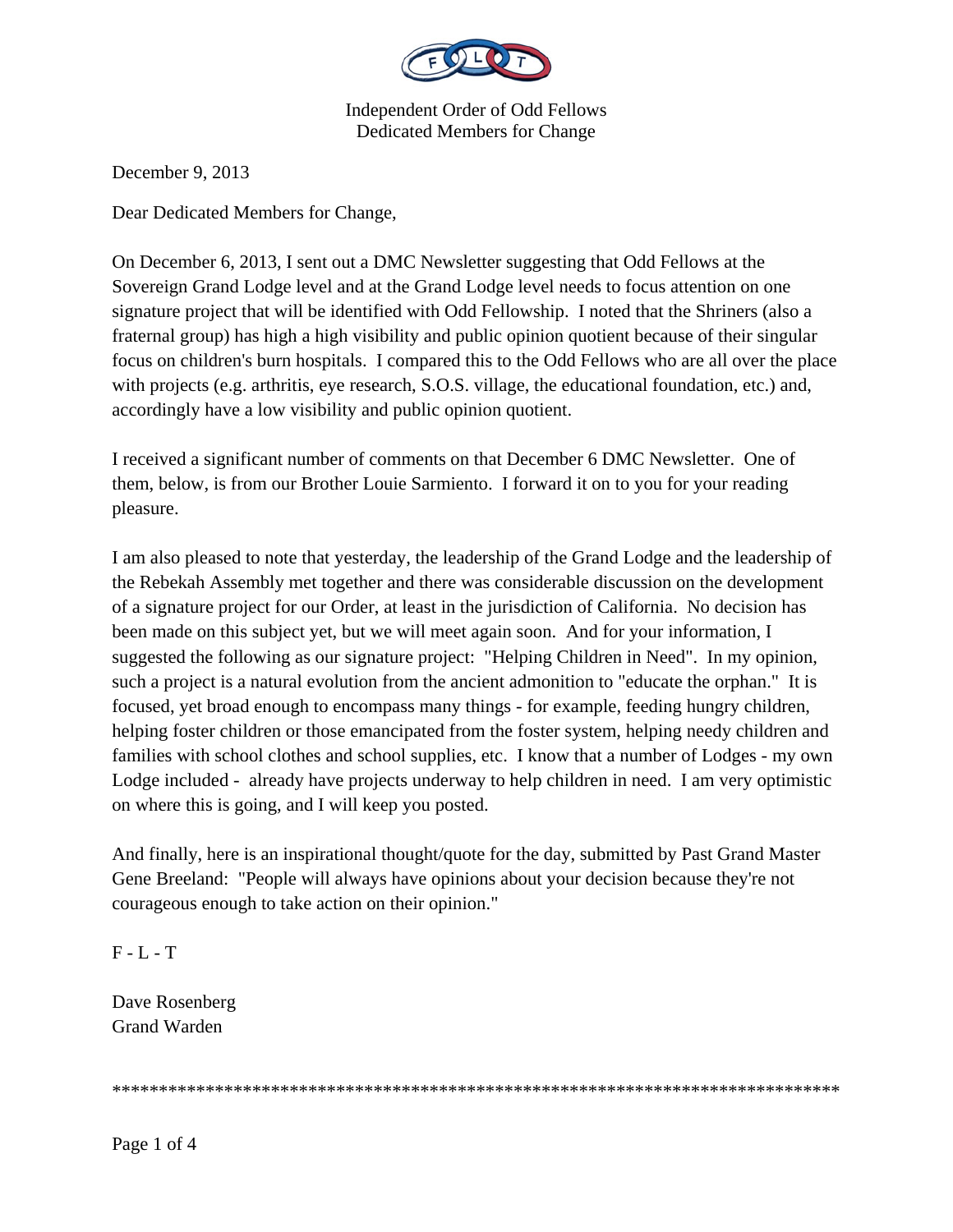

Brother Dave,

Good observation. I agree.

The signature of the Odd Fellows in the 19th to 20th Century were the IOOF Homes for elderly and orphans. Many of these homes, however, are now converted into retirement facilities or a number have also closed-down already. We only have one children's home which is one in Gilroy and that's it. We still do have Odd Fellows retirement homes which a lot of our members and non-members do not even know.

For us to be appealing and relevant, we need to set clear organizational goals that will serve as guide for the Lodges to follow. Our lodges should go beyond "visit the sick, relieve the distressed, bury the dead and educate the orphans" because these are a bit out-dated in our current setting (unless there are natural calamities).

Analyzing what is taught in our rituals, what projects many of the Grand Lodges and Lodges support and what most "strong lodges" do, the SGL Revitalization Committee last year actually have already written and summarized the general goals (purposes) of the Independent Order of Odd Fellows (page 11 of the Members Handbook):

1. To seek to improve and elevate the character of mankind by promoting the principles of friendship, love, truth, faith, hope, charity and universal justice as exemplified in the degrees and practiced in real life.

2. To help make the world a better place to live by aiding each other and by organizing charitable projects and activities that would benefit the less fortunate, the children, the youth, the elderly, the environment and the community in every way possible.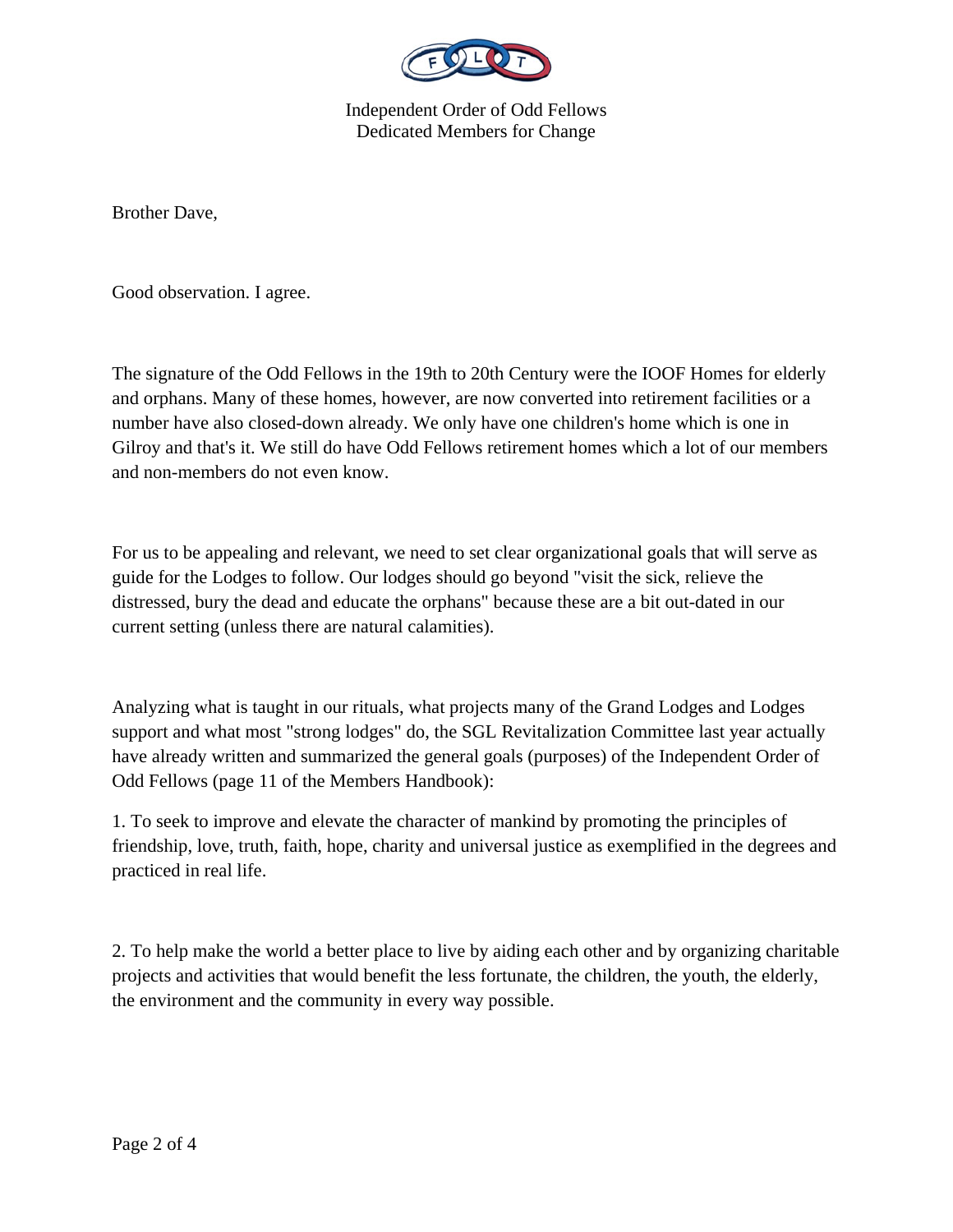

3. To promote good will and harmony among peoples and nations through the principle of universal fraternity, holding the belief that all men and women regardless of race, nationality, religion, social status, gender, rank and station are brothers and sisters.

4. To promote a wholesome and fulfilling fraternal experience without violence, discrimination and vices of any form.

The way these general goals are translated into specific goals (projects or events) depend on each Lodge. It is up to the Lodge what kind of project or event coincidse with purpose 2, 3 or 4. Purpose 1 is obvious, it is just the performance of the rituals which will somehow make IOOF unique from plain social clubs. Although I completely agree that it needs revision and that we may need to just set with one handshake, one hand sign and one password (but I doubt it if our members aging 60 years old and above will make us do this). I will just have to stand in the middle because it's my job to be neutral but I am definitely not anybody's puppet.

I do agree that we must at least have a national or international project that will help make up our "public identity" but what will the project be, I do not know. IOOF would also make a bigger impact if each Lodge will have at least 1-3 programs that are similar with other Lodges (and with similar name) for example,:

- "Annual Odd Fest"

- "Annual Oddventure"

and many more.

Lodges may be autonomous from each other but we make a "bigger impact" as a whole. A member from California may have attended an "Annual Odd Fest" organized by Davis Odd Fellows and still can attend similar event when he or she travels to Illinois or Philippines. Having similar events (though there are differences because of the setting and population) with similar names, we make an "impact". In this way, even the public from various cities will have an idea that "Oh, the Odd Fellows. Aren't they the organization who organizes the Odd Fest?" This connects each lodge. It connects the dots of worldwide Odd Fellowship.